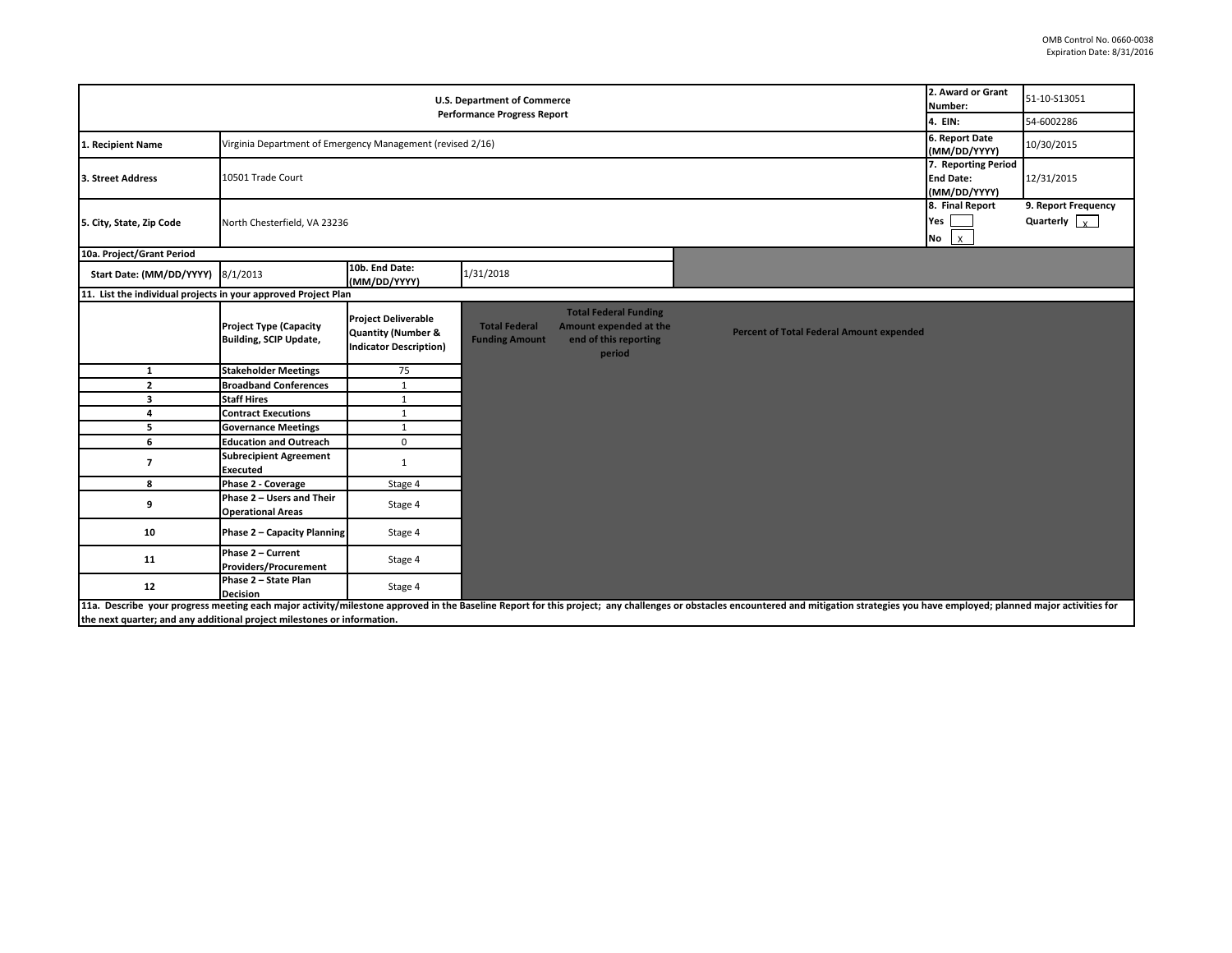1. Stakeholder Meetings - During this quarter the RPACI's held quarterly meetings and/or conference calls where the FirstNet initiative was discussed. During these discussions there were continued conversation among the re stakeholders to reintroduce the project and what this means to the region. The Program Manager has been in contact with RPAC-I chairs and scheduled meetings for early 2016.

2. Broadband Conferences - Participated in the 2015 APCO/NENA/Interoperablity conference October 28-30. The SWIC office stood up a booth for outreach activities. Planning for addtional conference participation continues wi and planning for VA Fire and Rescue Conference, VA Emergency Management Symposium, and VA Assoc. of Police Chiefs / VA Police Chiefs Foundation annual conference.

3. Hiring Personnel – The Program Manager position was filled and the individual started on November 10th.

4. Contract Executions - The MACINAC initiative will continue and the SWIC Office is looking into at what level of involvement this will be, as well as the funding level for this up coming Phase II. This initiative is the that have joined together for advance interoperability http://www.macinac.org/.

5. Governance Meetings - The Commonwealth is aware that we are due the governance structure and should be meeting regularly. A proposal for reconsituting the SIEC was developed and is currently staffed at the secretariat l proposal outlines Committee membership, role, and internal operations. The proposal will be vetted with the RPAC-Is in early 2016, which aligns with our strategy to make the reinvigorated interoperability program a stakeho program.

6. Education and Outreach Materials - The SWIC Office conducted education and outreach during the APCO conference as well as the normal channels of commucations with stakeholders. CIT has been developing a comphensive list stakeholders to reach the appropriate audience. The Program Manager has been working closely with CIT to complete the VaPSBN Website, Website launch press release, Localities Outreach Letter, and PSAP data collection for R Room submissions, and localities outreach briefing products. 7.

Subrecipient Agreement Executed - The sub grant with the Center of Innovative Technology went into affect on July 1, 2015. CIT has been working according to thier SOW, there has not been any expenditures within this quarte adminstrative procedures. 8 - 12. Virginia has submitted the phase

two modifcation package to the program office. For this quarter we have reported 8 - 12 as being in the Stage 1 - Process Development.

11b. If the project team anticipates requesting any changes to the approved Baseline Report in the next quarter, describe those below. Note that any substantive changes to the Baseline Report must be approved by the Depart **Commerce before implementation.** 

The SWIC Office has submitted the Phase II modification package and is working on revising the feedback from NTIA. Once approved, Virginia make the modification changes within the program and reporting.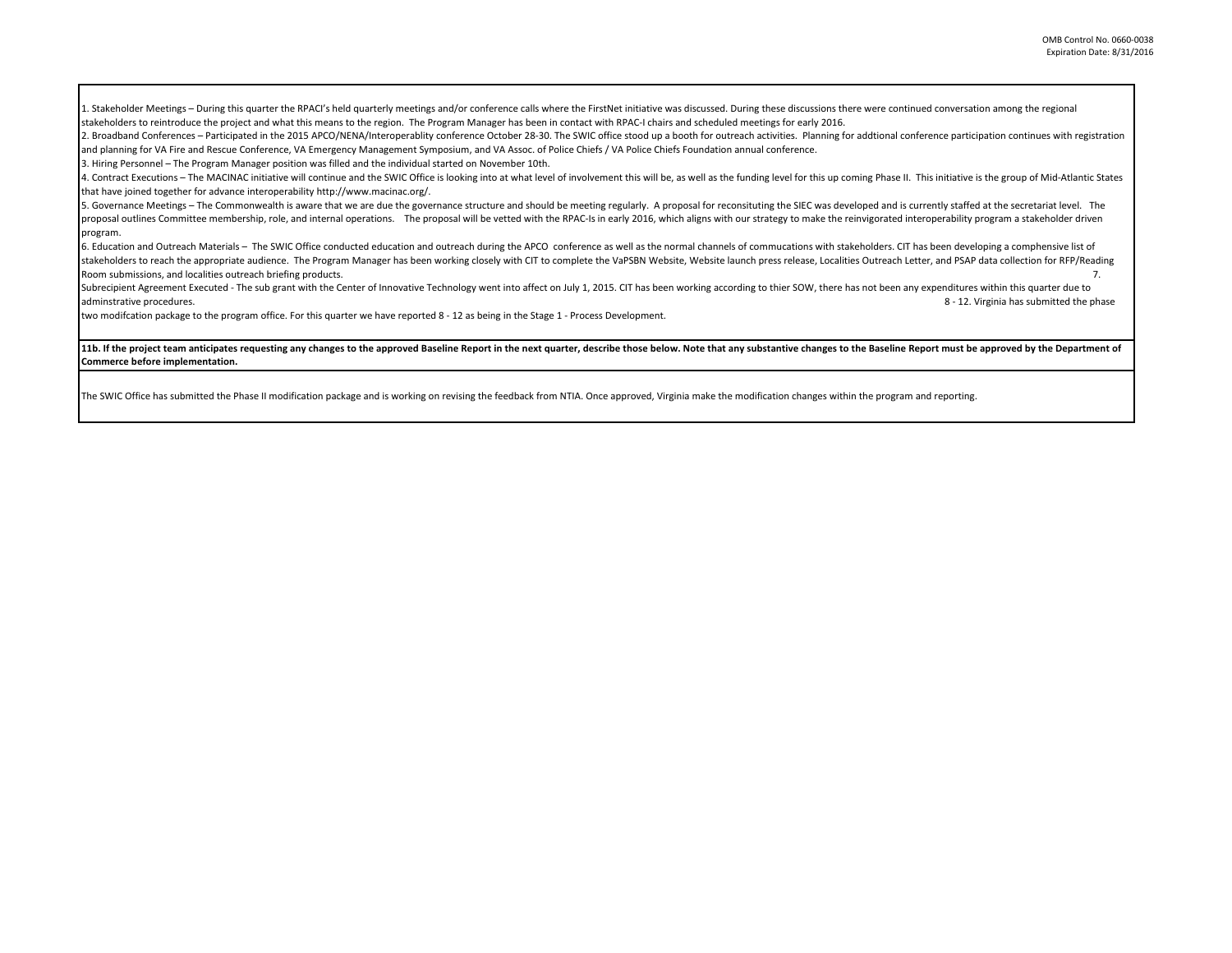| 11c. Provide any other information that would be useful to NTIA as it assesses this project's progress.                                                                                                         |                                                                                        |                                           |                                 |                      |                                      |                   |                 |                                         |                                          |  |
|-----------------------------------------------------------------------------------------------------------------------------------------------------------------------------------------------------------------|----------------------------------------------------------------------------------------|-------------------------------------------|---------------------------------|----------------------|--------------------------------------|-------------------|-----------------|-----------------------------------------|------------------------------------------|--|
|                                                                                                                                                                                                                 |                                                                                        |                                           |                                 |                      |                                      |                   |                 |                                         |                                          |  |
| 11d. Describe any success stories or best practices you have identified. Please be as specific as possible.                                                                                                     |                                                                                        |                                           |                                 |                      |                                      |                   |                 |                                         |                                          |  |
| Outreach by the Program Manager confirmed that the (7) RPAC-Is are actively engaged in their respective regions' interoperability matters, setting the conditions for FirstNet/NPSBN outreach campaign success. |                                                                                        |                                           |                                 |                      |                                      |                   |                 |                                         |                                          |  |
| 12. Personnel                                                                                                                                                                                                   |                                                                                        |                                           |                                 |                      |                                      |                   |                 |                                         |                                          |  |
| 12a. If the project is not fully staffed, describe how any lack of staffing may impact the project's time line and when the project will be fully staffed.                                                      |                                                                                        |                                           |                                 |                      |                                      |                   |                 |                                         |                                          |  |
| 1. The project office is not fully staffed at this time; however this should not impact the project's timeline according to the deliverables.                                                                   |                                                                                        |                                           |                                 |                      |                                      |                   |                 |                                         |                                          |  |
| 12b. Staffing Table                                                                                                                                                                                             |                                                                                        |                                           |                                 |                      |                                      |                   |                 |                                         |                                          |  |
| <b>Job Title</b>                                                                                                                                                                                                | FTE%                                                                                   |                                           | Project (s) Assigned<br>Change  |                      |                                      |                   |                 |                                         |                                          |  |
| SWIC (Vacant)                                                                                                                                                                                                   | 50%                                                                                    | PSBN, FirstNet                            | SWIC is DepSec Thiel            |                      |                                      |                   |                 |                                         |                                          |  |
| <b>IO Program Manager</b>                                                                                                                                                                                       | 50%                                                                                    | PSBN, FirstNet                            |                                 |                      |                                      |                   |                 |                                         | Hired Nov. 10th.                         |  |
|                                                                                                                                                                                                                 |                                                                                        |                                           |                                 |                      |                                      |                   |                 |                                         |                                          |  |
|                                                                                                                                                                                                                 |                                                                                        |                                           |                                 |                      |                                      |                   |                 |                                         |                                          |  |
|                                                                                                                                                                                                                 |                                                                                        |                                           |                                 |                      |                                      |                   |                 |                                         |                                          |  |
| 13. Subcontracts (Vendors and/or Subrecipients)                                                                                                                                                                 |                                                                                        |                                           |                                 |                      |                                      |                   |                 |                                         |                                          |  |
| 13a. Subcontracts Table - Include all subcontractors. The totals from this table must equal the "Subcontracts Total" in Question 14f.                                                                           |                                                                                        |                                           |                                 |                      |                                      |                   |                 |                                         |                                          |  |
| Name                                                                                                                                                                                                            | <b>Subcontract Purpose</b>                                                             |                                           | <b>Type</b><br>(Vendor/Subrec.) | RFP/RFQ Issued (Y/N) | Contract<br><b>Executed</b><br>(Y/N) | <b>Start Date</b> | <b>End Date</b> | <b>Total Federal Funds</b><br>Allocated | <b>Total Matching Funds</b><br>Allocated |  |
| Data Collection                                                                                                                                                                                                 | To collect information from<br>stakeholders for PSBN                                   | TBD                                       | Vendor                          | N                    | N                                    |                   |                 | \$280,000.00                            |                                          |  |
| Project Manager/Subject Matter Experts                                                                                                                                                                          | Assist in development of planning for<br>est of NPSBN                                  | TBD                                       | Vendor                          | N                    | N                                    |                   |                 | \$639,127                               |                                          |  |
| Regional Coordination/Outreach/Office<br>Mgr                                                                                                                                                                    | Organize stakeholder meetings;<br>maintain website and awareness                       | Caliper                                   | Vendor                          | Y                    | Y                                    | 10/1/2013         | 6/30/2015       | \$312,480                               |                                          |  |
| <b>Regional Coordination</b>                                                                                                                                                                                    | <b>MACINAC</b>                                                                         | All Hazards                               | Subrec                          | N                    | Y                                    | 2/25/2014         | 6/30/2016       | \$90,000                                | 22500                                    |  |
| Interop Conference                                                                                                                                                                                              | Annual stakeholder conference<br>tracks will include informational<br>sessions on PSBN | APCO                                      | Vendor                          | Y                    | Y                                    | 10/1/2013         | Dec-15          | \$150,000                               |                                          |  |
| Project Management                                                                                                                                                                                              | Project Management and Support<br>for FirstNet                                         | Center for Innovative Technology<br>(CIT) | Subrec                          | N                    | Y                                    | 7/1/2015          | $Jan-18$        | \$1,285,243                             |                                          |  |
|                                                                                                                                                                                                                 |                                                                                        |                                           |                                 |                      |                                      |                   |                 |                                         |                                          |  |
| 13b. Describe any challenges encountered with vendors and/or subrecipients.                                                                                                                                     |                                                                                        |                                           |                                 |                      |                                      |                   |                 |                                         |                                          |  |
|                                                                                                                                                                                                                 |                                                                                        |                                           |                                 |                      |                                      |                   |                 |                                         |                                          |  |

The total amount of contracts now exceeds the orginal budget due to the execution of CIT. Some costs that were orginally budgeted in non-contractual costs have been rolled into that contract. This has been accounted for in two budget.